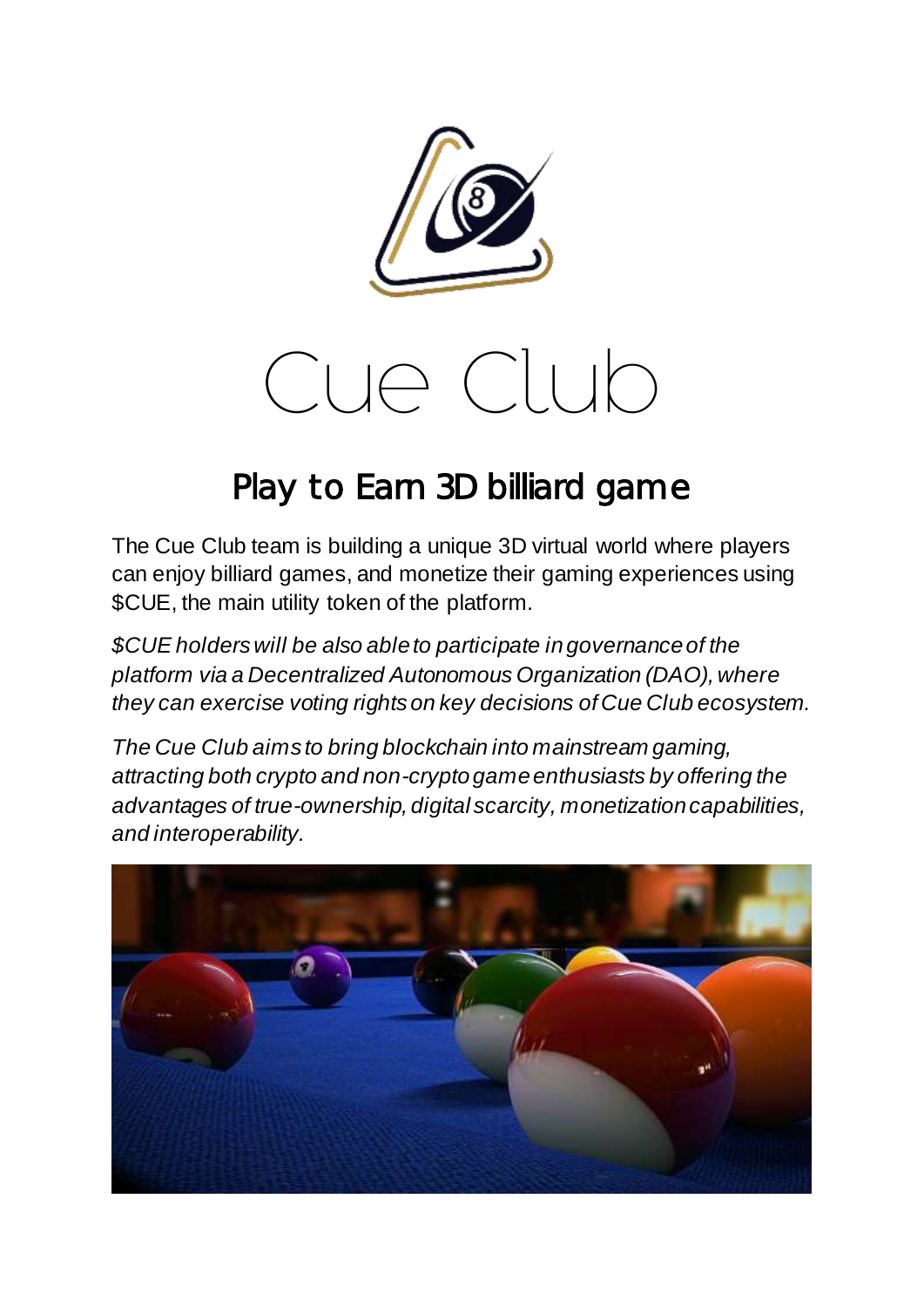#### DISCLAIMER

**The information in this White Paper is subject to change or update and should not be construed as a commitment, promise, or guarantee by the Cue Club or any other individual or organization mentioned in this white paper relating to the future availability of services related to the use of the tokens or to their future performance or value.**

The document does not constitute an offer or solicitation to sell shares or securities. It does not constitute or form part of and should not be construed as any offer for sale or subscription of or any invitation to buy or subscribe for any securities not should it or any part of it form the basis of or be relied upon in any

connection with any contract or commitment whatsoever. The Cue Club expressly disclaims any and all responsibility for any direct or consequential loss or damage of any kind whatsoever arising directly or indirectly from reliance on any information contained in the white paper, any error, omission or inaccuracy in any such information, or any action resulting therefrom.

This is not a recommendation to buy or financial advice, It is strictly informational. Do not trade or invest in any tokens, companies or entities based solely upon this information. Any investment involves substantial risks, including, but not limited to, pricing volatility, inadequate liquidity, and the potential complete loss of principal. Investors should conduct independent due diligence, with assistance from professional financial, legal and tax experts, on topics discussed in this document and develop a standalone judgment of the relevant markets prior to making any investment decision.

The information contained in this document may include, or incorporate by reference, forward-looking statements, which would include any statements that are not statements of historical fact. No representations or warranties are made as to the accuracy of such forward-looking statements. Any projections, forecasts and estimates contained in this document are necessarily speculative in nature and are based upon certain assumptions. These forward-looking statements may turn out to be wrong and can be affected by inaccurate assumptions or by known or unknown risks, uncertainties and other factors, most of which are beyond control. It can be expected that some or all of such forward-looking assumptions will not materialize or will vary significantly from actual results.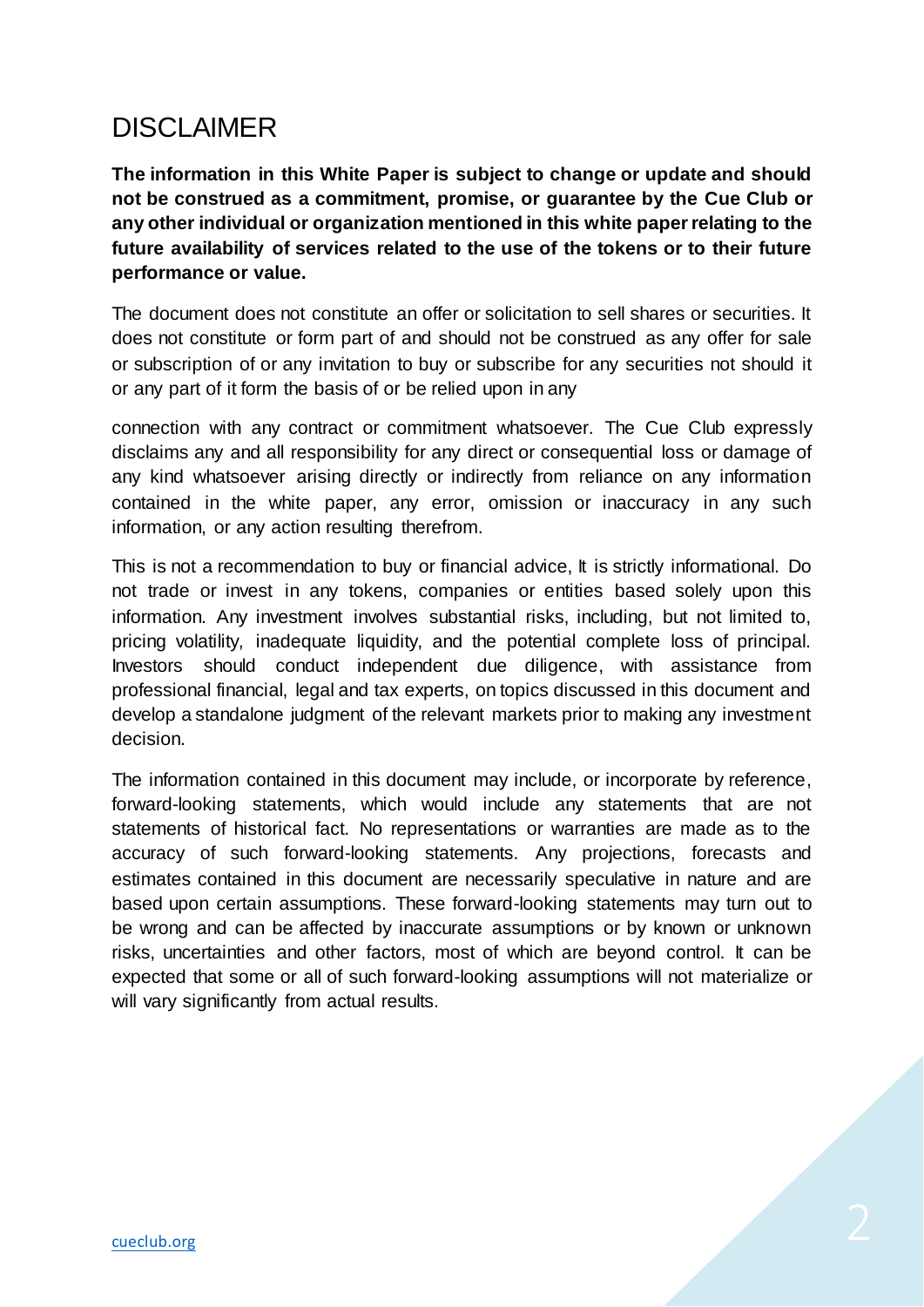#### Table of Contents

|--|

|--|

|--|

|--|--|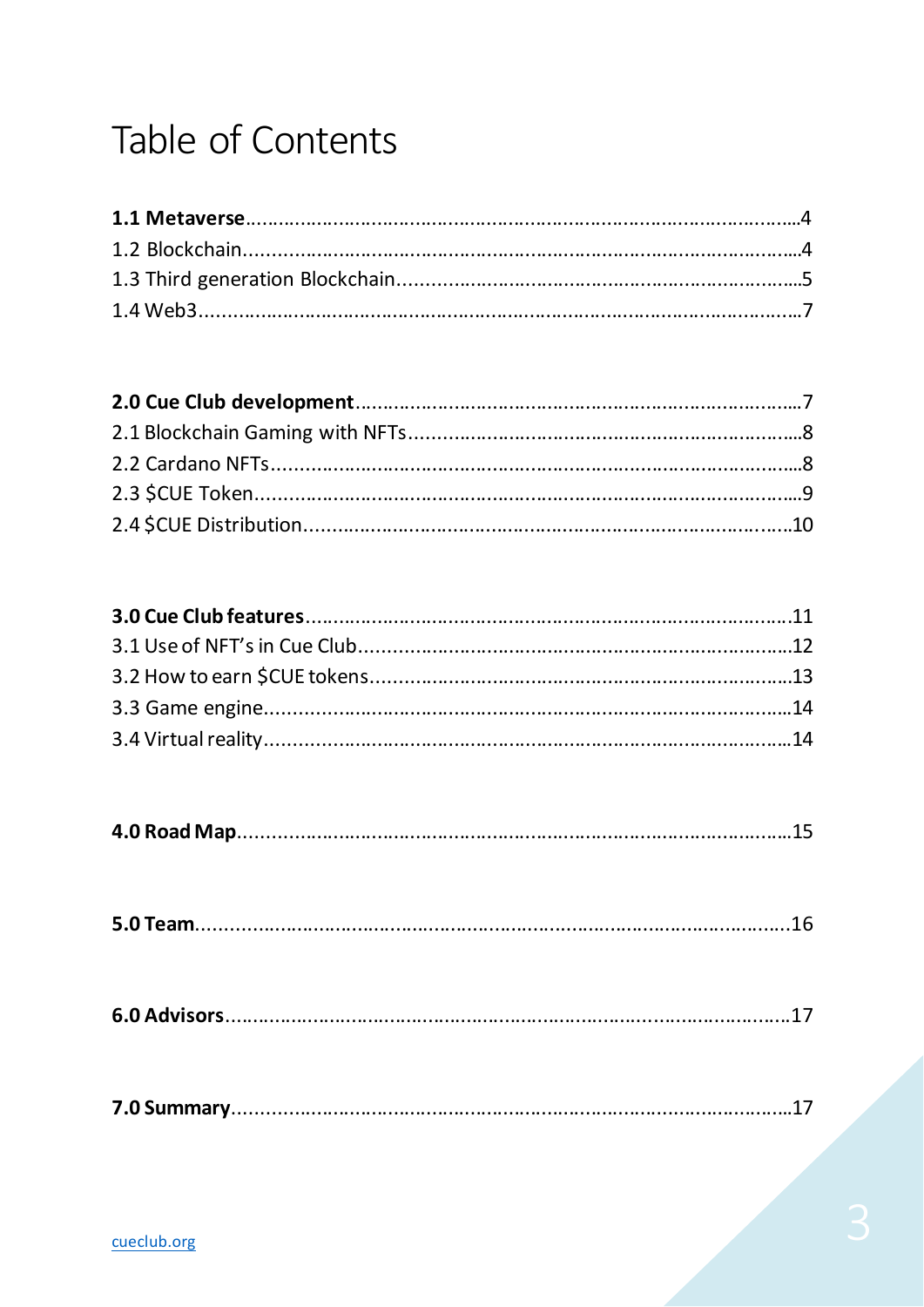### Introduction

#### 1.1 Metaverse

A metaverse is a network of 3D virtual worlds focused on social connection where people can interact in different ways, by playing, working, or socializing. The idea about metaverse get popular in 2021, and even Facebook CEO Mark Zuckerberg announced on October 29, 2021, that his company will be now known as Meta or Meta Platforms.



### 1.2 Blockchain

Since the publication of the Bitcoin whitepaper in 2008, the concept of blockchain has spread across the world. The original Bitcoin blockchain was designed as a peer-to-peer payment system that allows people to transfer value without intermediaries like banks or payment processors. Bitcoin uses Proof of Work (PoW) algorithm based on the SHA-256 hashing function in order to validate and confirm transactions as well as to issue new bitcoins into circulation. Bitcoin stands for firstgeneration blockchain.

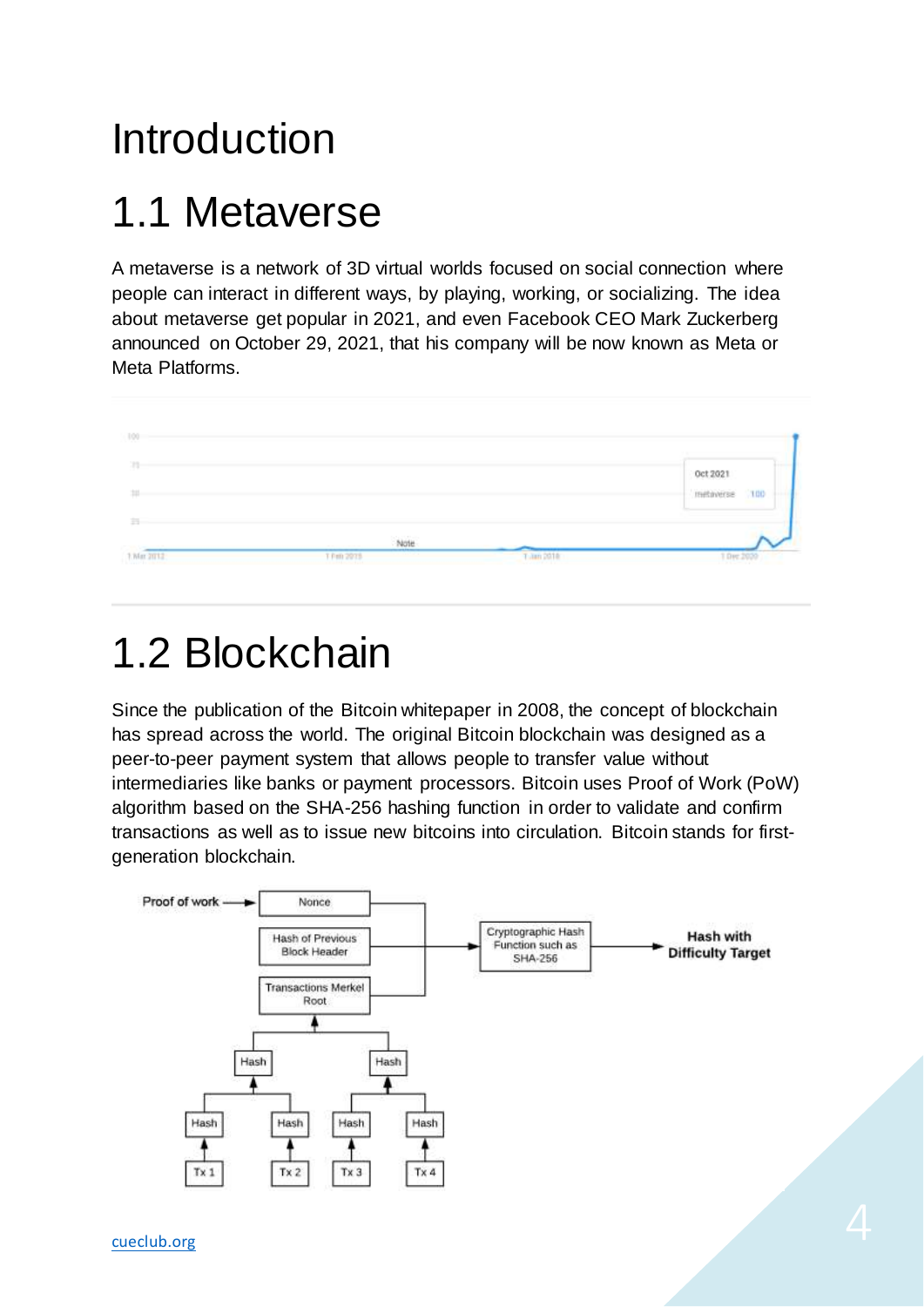In 2013, Vitalik Buterin proposed a new blockchain infrastructure called Ethereum, enabling developers to create various kinds of blockchain applications using "smart contracts". However, Ethereum uses the same outdated Proof of Work algorithm which is very secure, but is slow and can't scale. Because of that Ethereum is moving to a consensus mechanism called proof-of-stake (PoS) from proof-of-work (PoW). However, getting PoS right is a big technical challenge and not as straightforward as using PoW to reach consensus across the network. Etherium stands for second-generation blockchain.

#### **Proof of Work Proof of Stake** VS



## 1.3 Third generation Blockchain

Cardano is a blockchain project founded by Charles Hoskinson, co-founder of Ethereum, to "provide a more balanced and sustainable ecosystem" for cryptocurrencies. Cardano was founded in 2015 and aims to solve problems related to scalability, interoperability, and sustainability on cryptocurrency platforms.

The first problem refers to the slowing down of networks and high fees due to an increase in transaction volumes. Cardano's algorithm Ouroboros has been put forward as a possible solution to its scaling problems.

Ouroboros utilizes a Proof of Stake (PoS) approach to save on energy costs and enable faster transaction processing. Instead of having a copy of individual blockchains on each node (as is common in bitcoin), Cardano's blockchain streamlines the number of nodes in a network by appointing a leaders responsible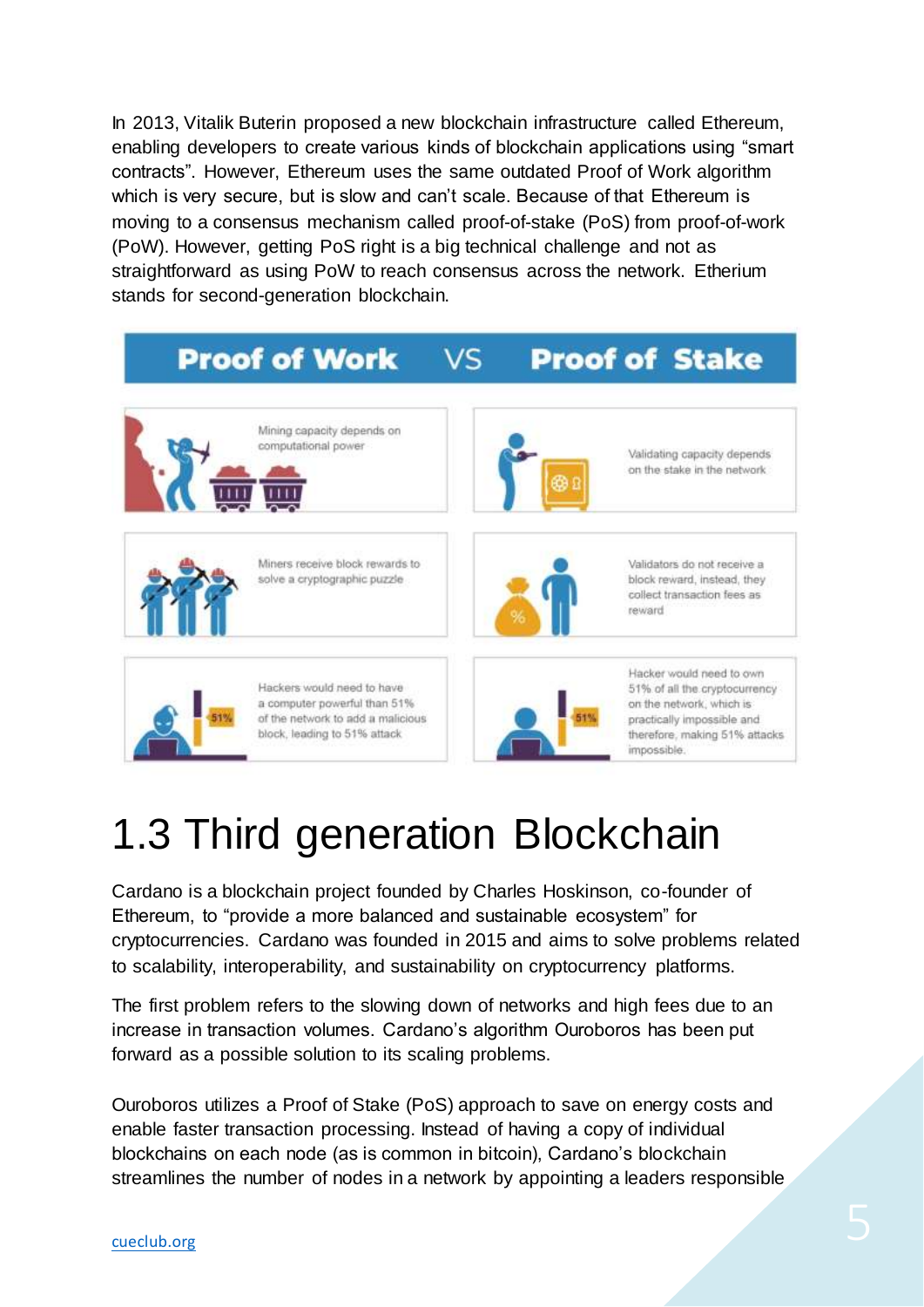for verifying and validating transactions from a collection of nodes. Subsequently, the leader node pushes transactions to the main network.

Cardano has also adopted RINA (Recursive Internetworked Architecture) to scale its network. This network topology was first developed by John Day and enables customized increments to heterogeneous networks. Hoskinson has said that he wants Cardano's protocols to reach the standards of TCP/IP, the dominant protocol used on the Internet for exchange of data.

Cardano aims to enable cross-chain transfers through side chains, which conduct transactions between two parties off chain. It is also exploring ways for institutions and individuals to selectively divulge metadata related to transactions and identities to enable use of cryptocurrencies for trading and daily transactions.

Finally, sustainability is about governance structures that provide incentives to miners and other stakeholders and about evolving a self-sustaining economic model for the cryptocurrency. In addition to this, it aims to build what its creators describe as a "constitution" of protocols to avoid messy hard forks (such as the ones that occurred in bitcoin and ethereum).

In the future, protocols will be hard coded into Cardano blockchains and applications using the protocol, such as online exchanges and wallets, will automatically check for compliance as the applications are being built. The automation could also cut down time required to discuss and implement forks. Hoskinson has referred to it as "mechanization of a social process." Cardano stands for third-generation blockchain.

*Cardano is a decentralized proof-of-stake blockchain platform. It's designed to be a flexible, sustainable, and scalable blockchain platform for running smart contracts making perfect choice for developing games.*





Cardano's PoS algo is called Ouroboros. It provides network stability and runs the blockchain with no central authority.



The PoS model is cost



PoS makes 51% attacks expensive. Higher number of block producers leads to a distributed & secure network. Re-join & sync to the "good chain" with only a trusted copy of genesis block.

Ouroboros divides time into epochs that are made up of slots. One epoch is around 5 days and has a slot leader. Slot leaders create transaction blocks to be added to the blockchain.



Stakeholders can pool resources by delegating their stake to stake pools. Stake pool operators, manage block production & generate rewards for progressing the network.



Everyone who owns ADA could 'stake' their share to be selected to be the next block creator and to receive regular block rewards.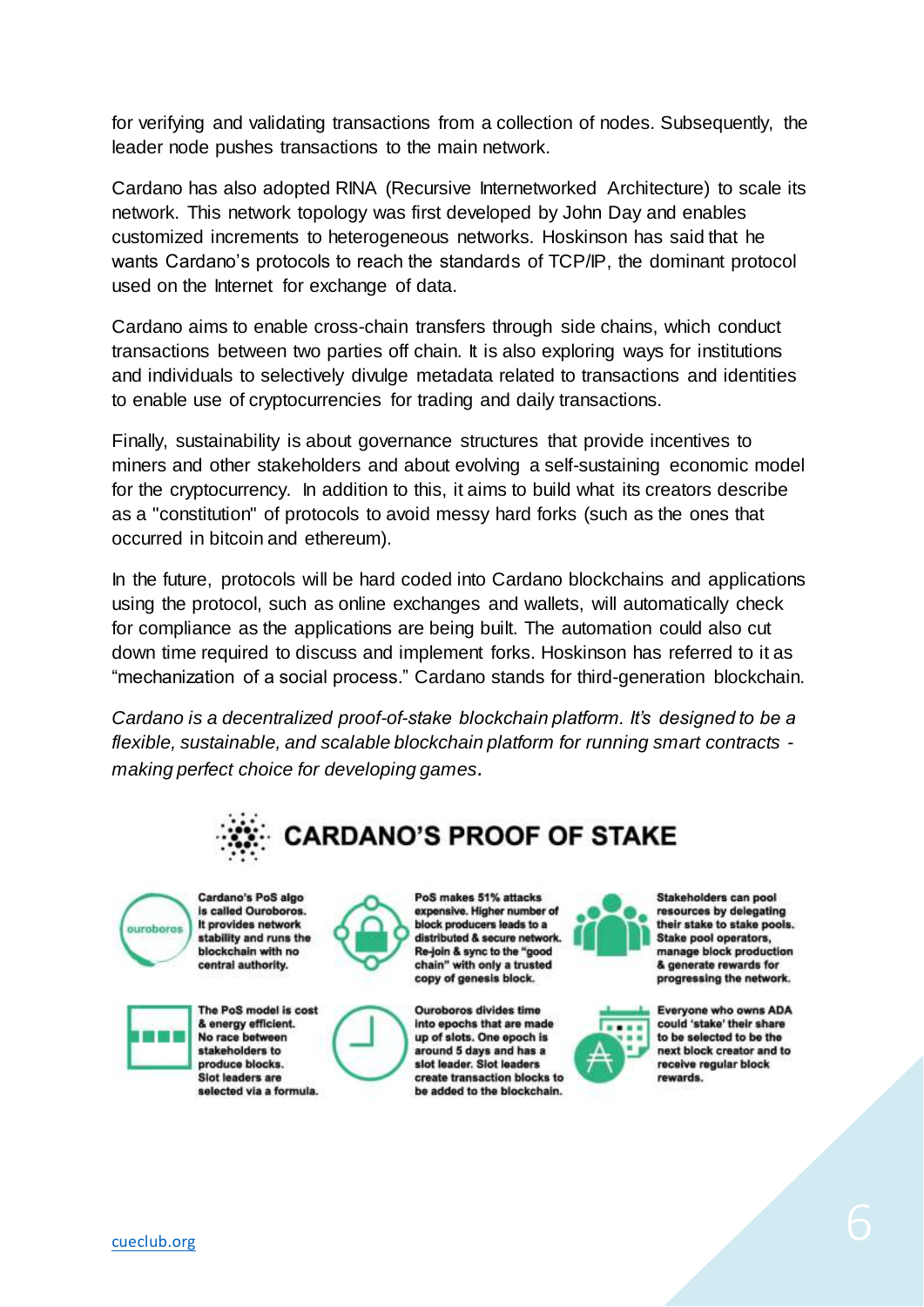### 1.4 Web3

Web3 (also known as Web 3.0) is an idea for a new iteration of the World Wide Web based on blockchain technology, which incorporates concepts such as decentralization and token-based economics. Some technologists and journalists have contrasted it with Web 2.0, wherein they say data and content are centralized in a small group of companies sometimes referred to as "Big Tech". The term "Web3" was coined in 2014 by Ethereum co-founder Gavin Wood, and the idea gained interest in 2021 from cryptocurrency enthusiasts, large technology companies, and venture capital firms.



#### 2.0 Cue Club development

The Cue Club is a 3D virtual world where players monetize their gaming experiences in the Cardano blockchain using \$CUE, the platform's utility token.

Our vision is to offer a deeply immersive metaverse in which players will enjoy billiard games and interact with other players via voice and chat messages.

We are aiming to provide players free access to all parts of the game and reward their participation with our utility token – \$CUE. Instead of spending money on a monthly subscription or game items, players will be rewarded with \$CUE tokens.

With Cue Club, we aim to accelerate blockchain adoption and grow the blockchain gaming market. All game benefits will be available to everyone free of charge! Investing in Cue Club is a matter of choice, and every player will be able to earn \$CUE simply by winning billiard games in Cue Club!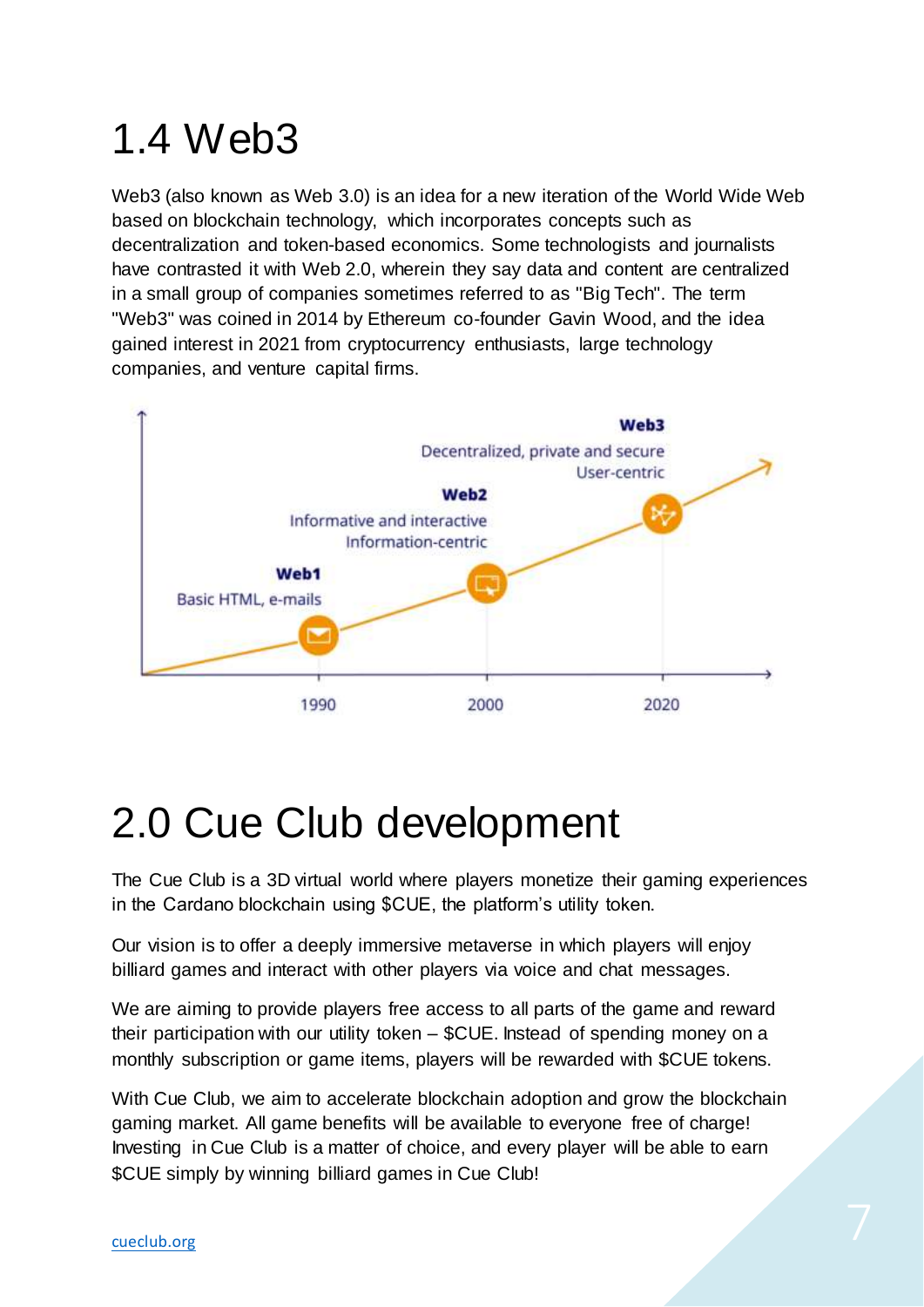

#### 2.1 Blockchain Gaming with NFTs

NFTs are non-fungible tokens that represent someone's ownership of digital assets such as social media posts, digital art, painting, signature, and so on. In addition to tokenizing the intangible or digital content, NFT can also represent the tokenized version of real-world assets, including land and building.

Non-fungible tokens and the underlying technology of NFTs play a crucial role in developing the Metaverse. NFTs exist on the blockchain, which was initially useful to trade digital assets, and now it has diverse use cases. If we demonstrate the role of NFTs within the digital environment of the Metaverse, NFTs integrate with existing VR and AR technology and thus regulate the whole space.

It means that NFTs in the Metaverse can represent ownership for anything, including in-game assets, virtual avatars, and real estate properties (digital version). Similarly, Metaverse-based NFT marketplace allows the user's avatars to explore the marketplace, take a closer look at the digital products, and choose the product of their choice.

NFTs work in the Metaverse as real-world objects work in the existing universe. Simply put, NFTs are the key component of the emerging Metaverse where viability heavily relies on the tokenization of assets.

### 2.2 Cardano NFTs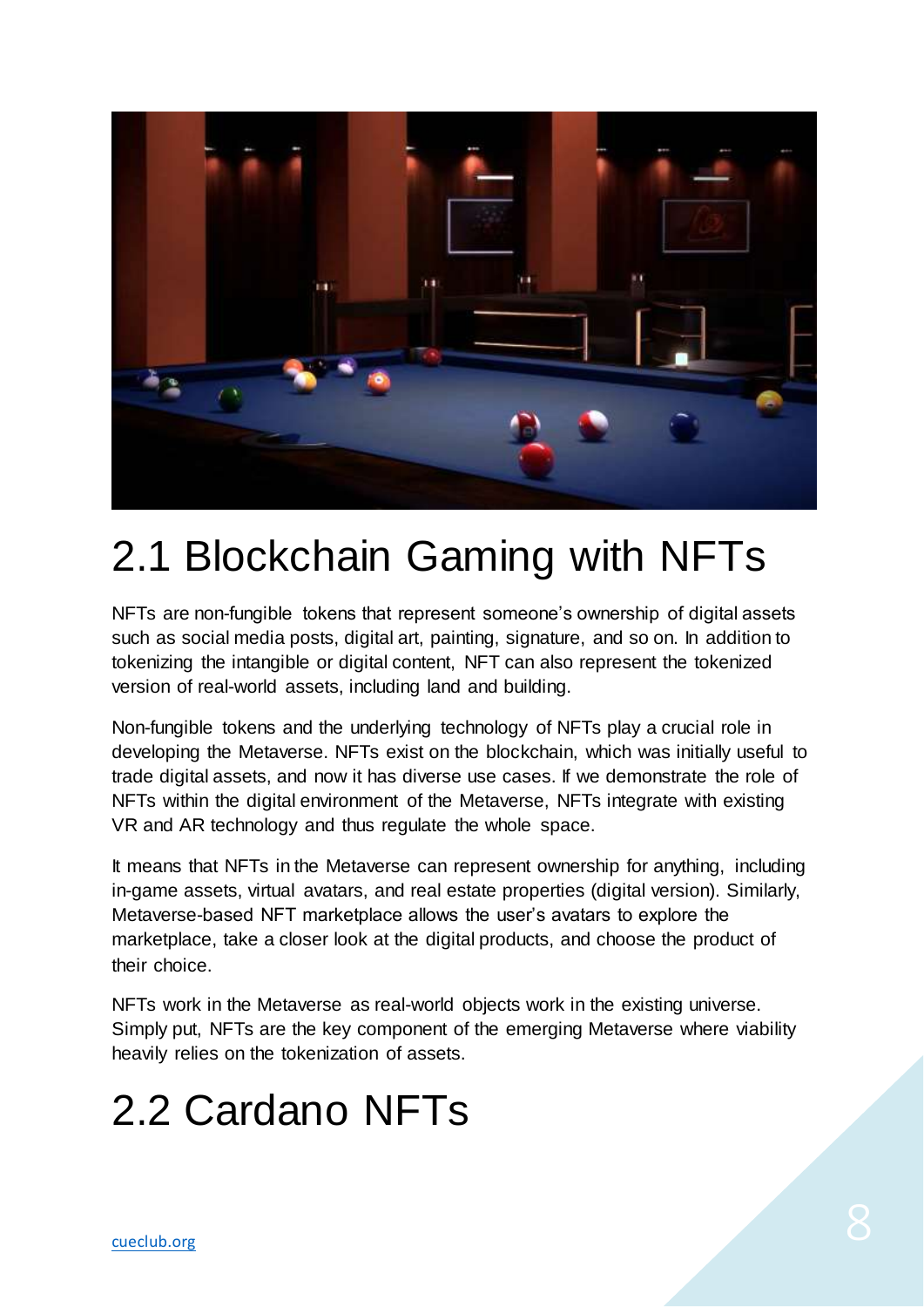The Cue Club uses Cardano blockchain technology and NFTs to empower players. NFTs are an emerging segment in the global game market: virtual tokens for digital scarcity, security, and authenticity. Each NFT is distinct or unique; it is indivisible and it is not interchangeable for another.

- **TRUE DIGITAL OWNERSHIP:** Gamers are the true and perpetual owners of their digital items, even if the game was shut down or abandoned. With Cardano blockchain, every game item can be tokenized, allowing gamers to decide how they want to trade, sell, or gift their items.
- **SECURITY AND IMMUTABILITY:** Digital game items can be easily tokenized and traded in primary and secondary markets that are managed and facilitated by blockchain technology. Items based on scarcity and demand usually invite fraud and theft, but these risks are minimized on blockchain because it is a distributed ledger.
- **TRADING:** Blockchain-based gaming platforms can provide users with ultimate control over their digital assets. They can buy and sell items freely without concern that they will be ripped off or that a platform will close and cancel all the value of their in-game items.

Cue Club uses several tokens (fungible – \$CUE, and Non- Fungible NFTs) to create a circular economy between the players. Fungible and Non-Fungible are native tokens on the Cardano blockchain. Native tokens are an exciting utility feature for Cardano, which will allow it to handle tokens and cryptocurrencies from other blockchain platforms in the same way and with all the key functionality available to Cardano's native currency, ADA.

### 2.3\$CUE Token

\$CUE is a utility token and essential part of the Cue Club platform, allowing users to earn, trade & stake \$CUE tokens! \$CUE will serve as the main currency of Cue Club and also as a governance token - allowing users to vote on the upcoming Cue Club development.

- **Access Cue Club platform:** Players spend \$CUE in order to play games, buy equipment, or customize their Avatar character—and can potentially collect \$CUE through gameplay.
- **Governance:** \$CUE is a governance token that allows holders to participate in Governance decisions of the platform, using a DAO structure. They can exercise voting rights on key elements such as \$CUE distribution and future Cue Club development.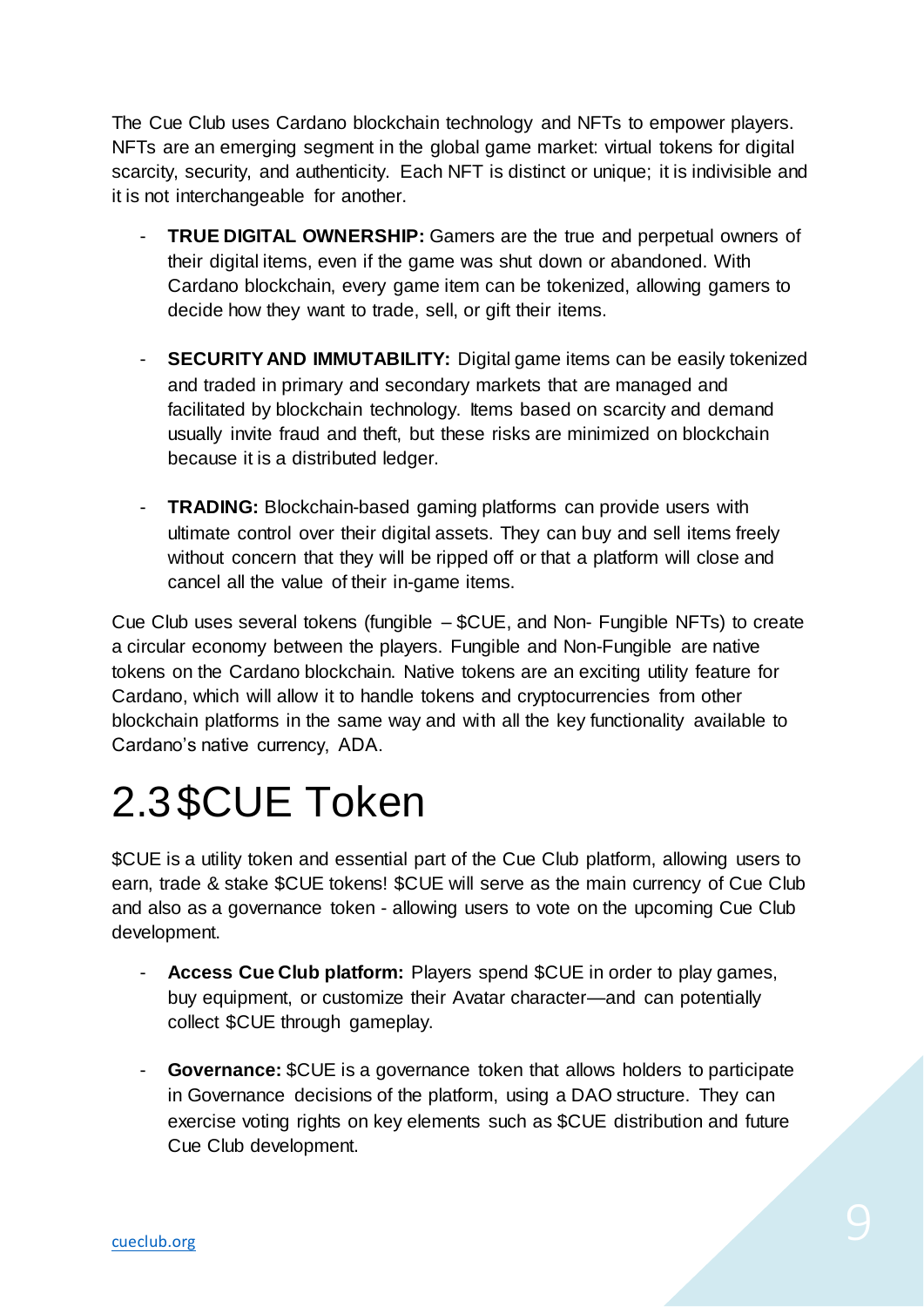- **Staking:** \$CUE allows for staking, which allows for passive revenues on POOL TABLE'S: you get more \$CUE by staking it.
- **Fee Capture model** = 5% of all transaction volume carried out in \$CUE tokens (Transaction Fees) shall be allocated with 50% to the Staking Pool as rewards for token holders that Stake \$CUE tokens and 50% to the ''Treasury.''
- **Treasury:** The role of the Treasury is to support the ecosystem of Cue Club, offering valuable rewards for the players in terms of NFTs and \$CUE tokens.

# **SCUE Distribution** Advisors Partners Marketing Future hires Core team In game distibution I Token sale



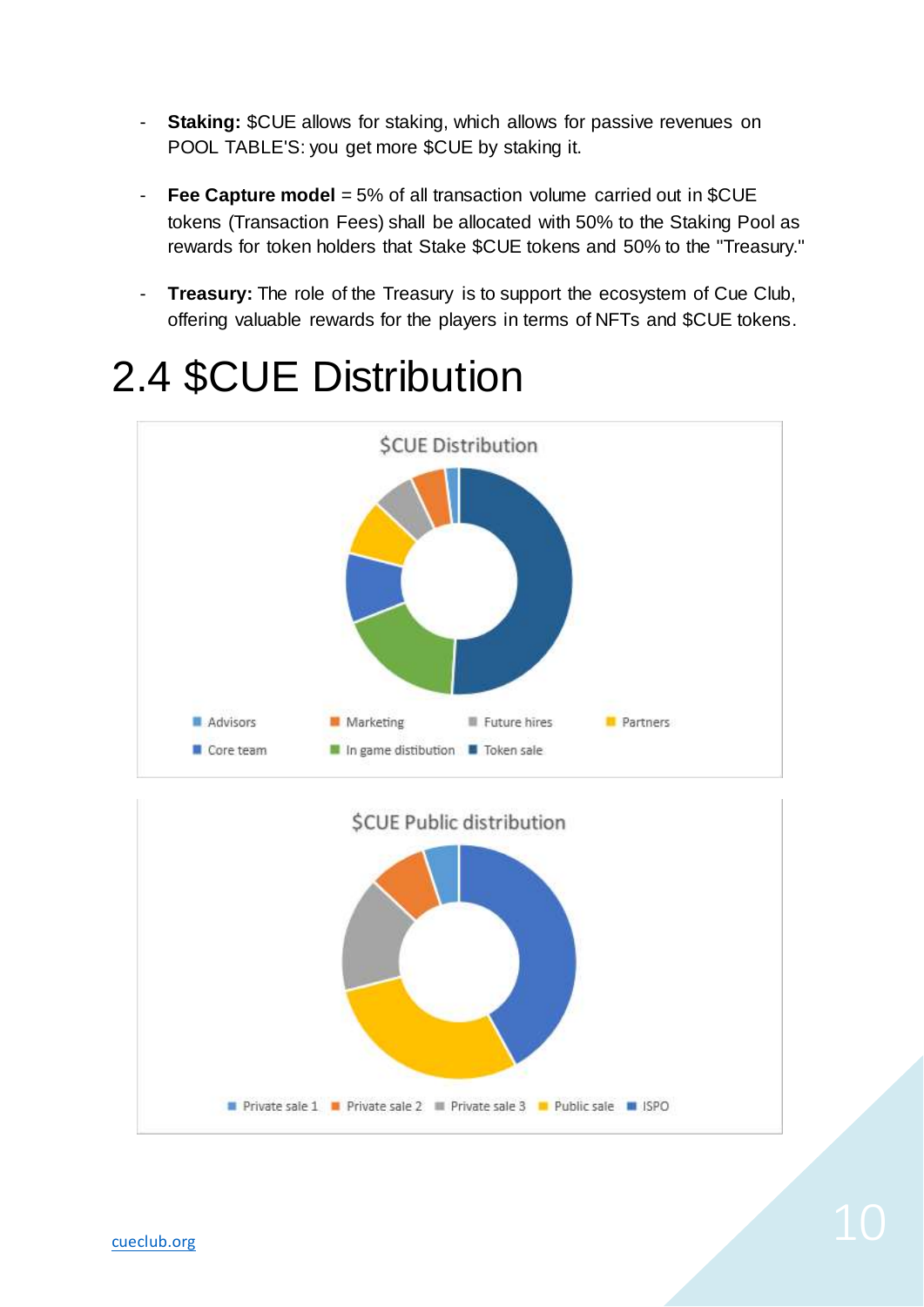*\$CUE Public distribution may be subject to changes. Please follow www.cueclub.org for updated information.*

| Name                           | Cue Club      |
|--------------------------------|---------------|
| Symbol                         | <b>SCUE</b>   |
| <b>Max Circulation Supplly</b> | 1.000.000.000 |

#### 3.0 Cue Club features



Cue Club will feature several game modes including 8-Ball, 9-Ball, Daily Challenges & practice mode.

- **8-Ball** is a call shot game played with a cue ball and fifteen object balls, numbered 1 through 15. One player must pocket balls of the group numbered 1 through 7 (solid colors), while the other player has 9 thru 15 (stripes). THE PLAYER POCKETING HIS GROUP FIRST AND THEN LEGALLY POCKETING THE 8-BALL WINS THE GAME. Each player has 35 seconds to take a shot.
- **9-Ball** is a call shot game played with a cue ball and nine object balls, numbered 1 through 9. The Player aims to pot the balls in order until the 9 ball drops. Whoever pots it has won, regardless of how many of the previous balls the player was responsible for holing.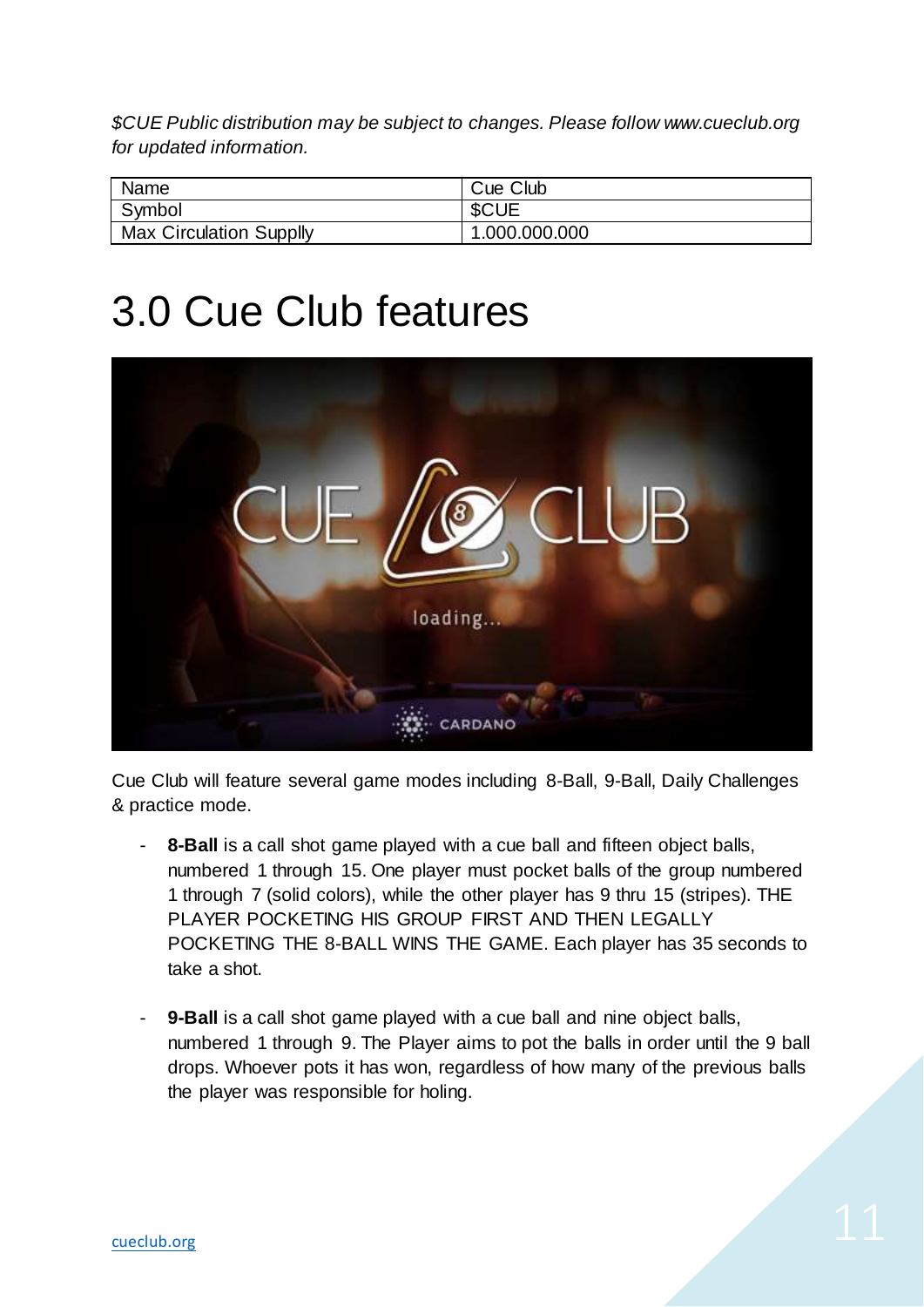- **Daily Challenges** appear every 24 hours. Players who successfully complete daily challenges will get valuable rewards in \$CUE tokens or NFTs.
- **Practice** is a simple mode where players can practice their skills against Cue Club engine. Practise mode main purpose is to make players familiar with the game before playing competitive matches.

### 3.1 Use of NFT's in Cue Club

- **Cue collection NFTs** - Cues have a big role in Cue Club. They come as a NFTs and can be purchased and sold on Cue Club Marketplace. Their role is to increase cue stats and enhance player skills like applying more power to his shots, giving extra time per shot or applying more spin to the cue ball. In Cue Club, we have 3 Cue Stats: Power, Time & Spin. Each of these Stats could be increased up to 10 points.

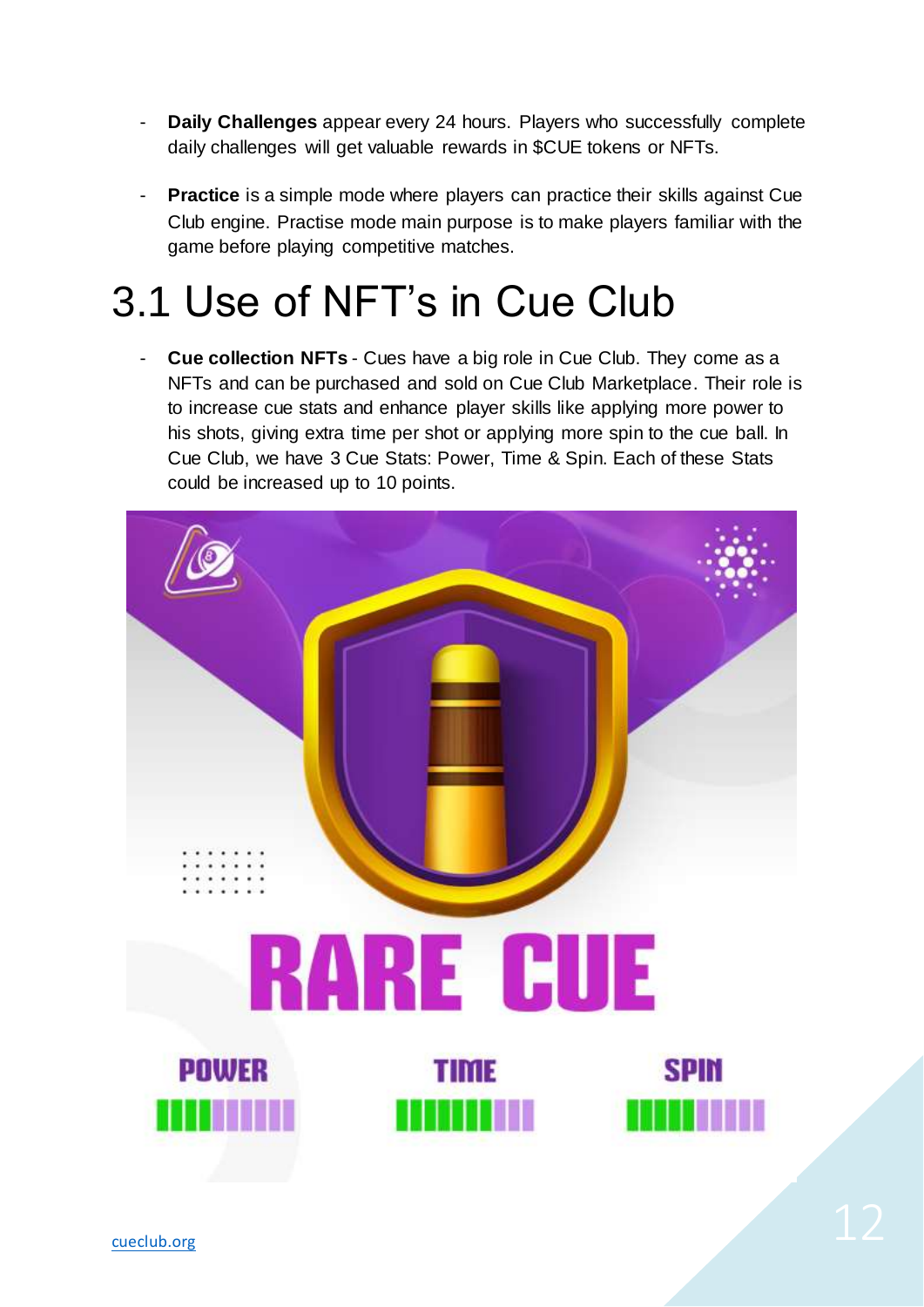| Rarity | Quantity | <b>Stats</b>              | <b>Price</b> |
|--------|----------|---------------------------|--------------|
| Common | 5000     | Up to 30% stats increase  | 10-100 ADA   |
| Rare   | 1000     | Up to 70% stats increase  | 150-300 ADA  |
| Epic   | 500      | Up to 100% stats increase | 500-1000 ADA |

*1000 Cues from Cue collection will be minted at the inception of the game and will become available slowly over a period of time as the ecosystem matures.*

**Pool table NFTs** - In order to play in Cue Club you need a pool table. Pool tables are optional and can be purchased on the Cue Club marketplace. Player who play at their own pool table will receive a bonus of 10%-50% of the total \$CUE token earned in a monthly period. This bonus will come from Cue Club treasury. Additionally, a player can borrow a pool table to another player, and earn interest from that.

Pool tables will also come in three categories, common, rare & epic. Pool tables will be released later in the game.

- **Avatar NFTs** - An Avatar is an in-game representation of a player, which may be modified piece by piece by the owner. An avatar has certain specifications and formats and comes with a default set of animations. Avatar use in Cue Club is purely cosmetic.

### 3.2 How to earn \$CUE tokens

Cue Club players will be able to monetize their game experience with \$CUE token the utility token of the platform. There are three ways players can achieve that.

- **Winning competitive matches** - players can compete between them in 8- Ball or 9-Ball. The winner will take the opponent's \$CUE tokens minus the capture fee!

*Example: If player 1 bets 1000 \$CUE tokens on winning, and player 2 bets also 1000\$ CUE tokens on winning, that will make a total of 2000 \$CUE tokens. The winner will get 1900 \$CUE tokens, and 100 \$CUE tokens will be distributed via our Fee Capture model.*

- **Completing daily challenges** Daily challenges are another Cue Club mode with a purpose to engage the players on a daily basis providing an opportunity to earn \$CUE tokens without any risk. Players will earn \$CUE tokens from Cue Club treasury fund by successfully completing daily challenges.
- **Lend NFTs to other players** is a unique Cue Club feature that will empower players who are "Pool Table" owners to earn \$CUE tokens without playing the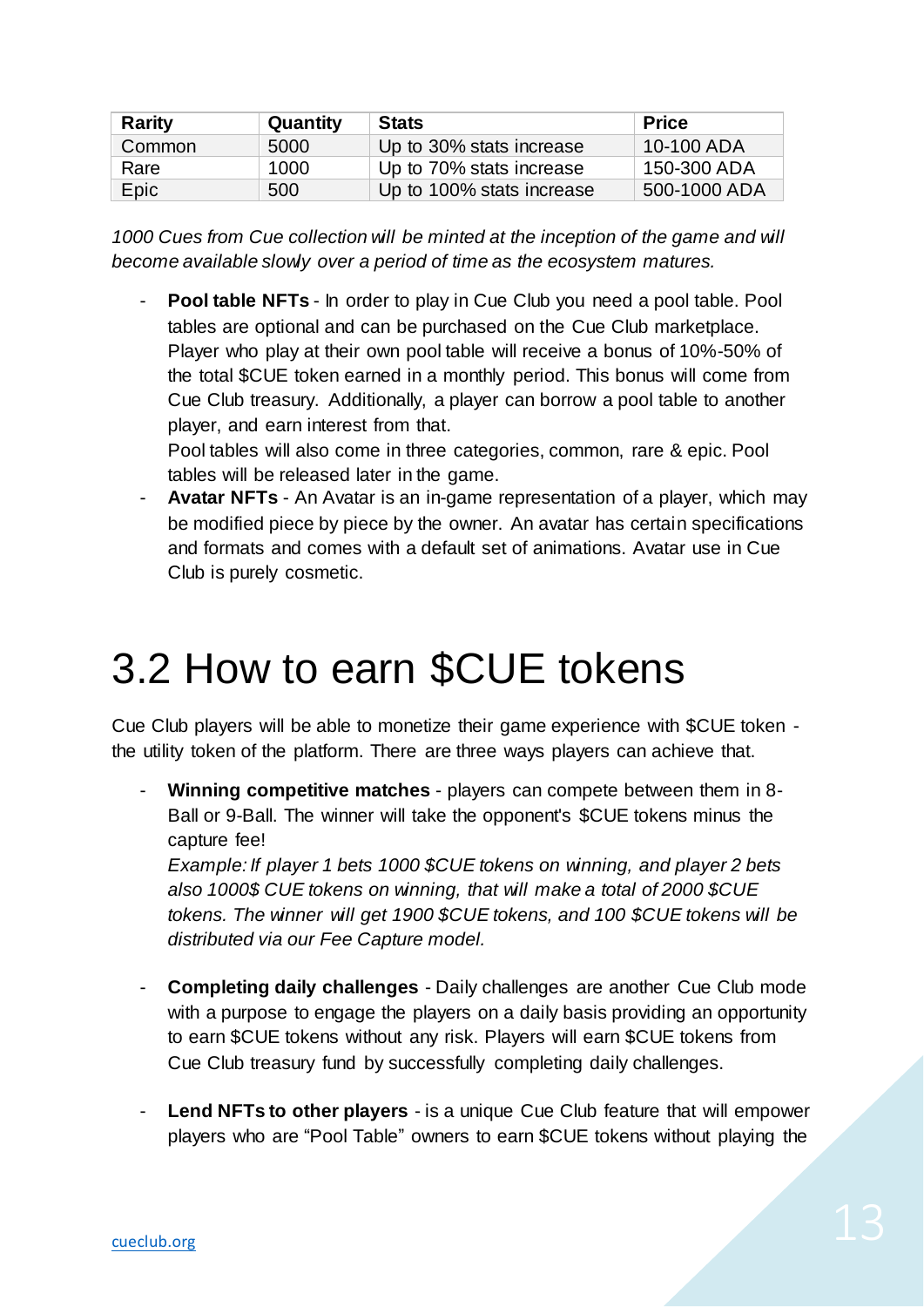game. They can simply borrow their Pool Table to another player and earn interest from that.

### 3.3 Game engine

Cue Club is being developed in Unity engine.

With unrivaled cross-platform features, Unity is popular with both hobby developers and AAA studios.

One of the best things about Unity is that it supports a multitude of platforms, 23 of them at the moment to be exact.

Cue Club is primarily developed for Microsoft Windows, but thanks to the Unity engine the game will be available on Mac & Linux.

### 3.4 Virtual reality

Virtual Reality (VR) is the use of computer technology to create a simulated environment. Unlike traditional user interfaces, VR places the user inside an experience. Instead of viewing a screen in front of them, users are immersed and able to interact with 3D worlds. By simulating as many senses as possible, such as vision, hearing, touch, even smell, the computer is transformed into a gatekeeper to this artificial world.

By nature, Cue Club is a 3D Metaverse world and we are working to support Virtual reality in near future. This will enable Cue Club players to be physically active while experiencing all the fun of traditional billiard games.

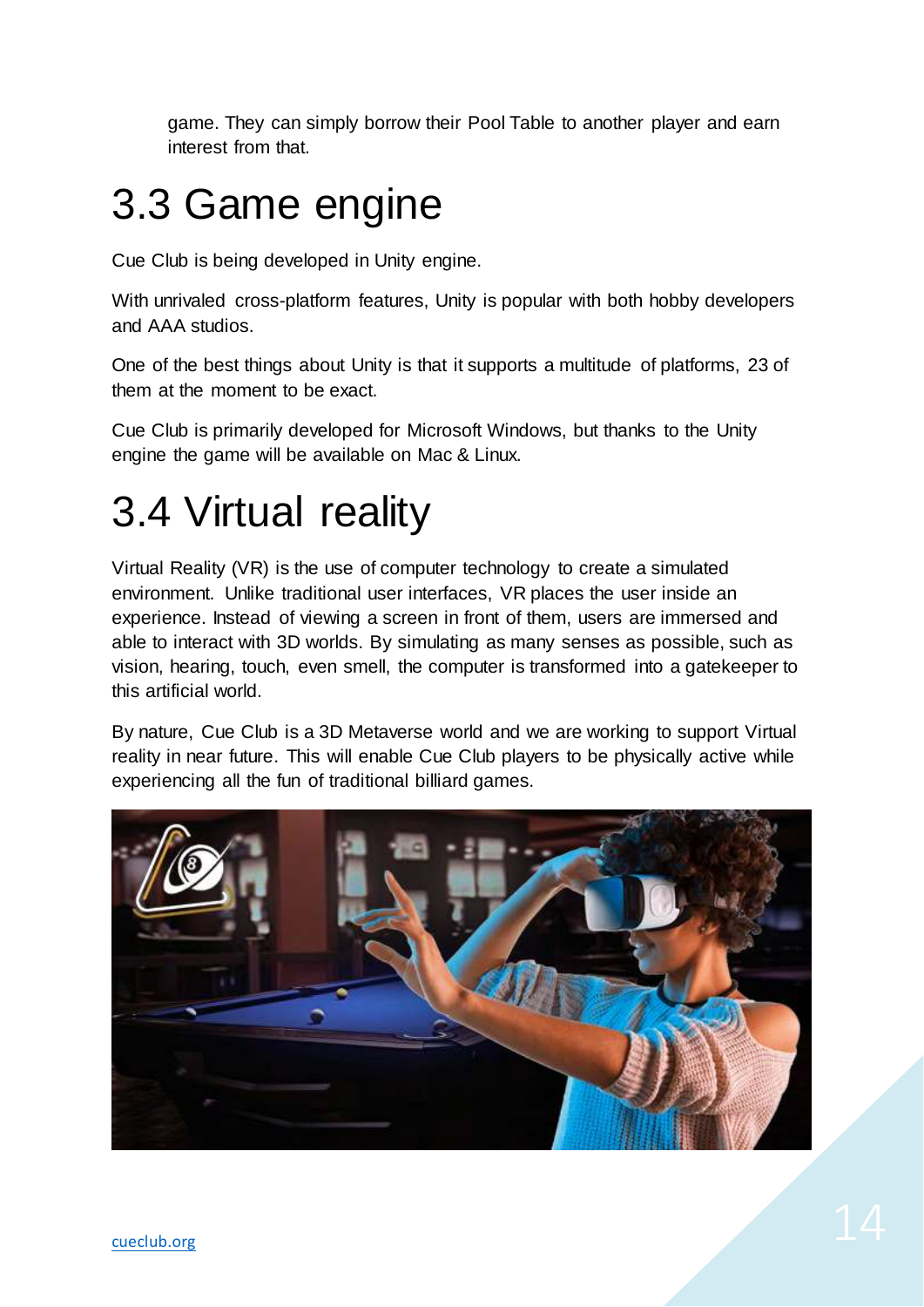### 4.0 Road Map

#### Previous Milestones

#### **2021 Q3**

- Preparation
- Marketing & brand awareness
- Testnet Completion

#### **2021 Q4**

- Global Marketing Campaign
- Token Listing Submissions
- Partnerships & integrations research

#### **2022 Q1**

- Whitepaper published
- Game Teaser video released
- Release road map

#### Future Milestones

#### **2022 Q2**

- Private Sale
- Apply for Project Catalyst fund
- Gameplay trailer video released

#### **2022 Q3**

- Public Sale
- Add more partners to Cue Club
- Beta testing registration

#### **2022 Q4**

- Release a cue NFT series
- ISPO start
- Release beta game

#### **2023 Q1**

- Game public release
- In game NFT trading
- Listing on Major Exchanges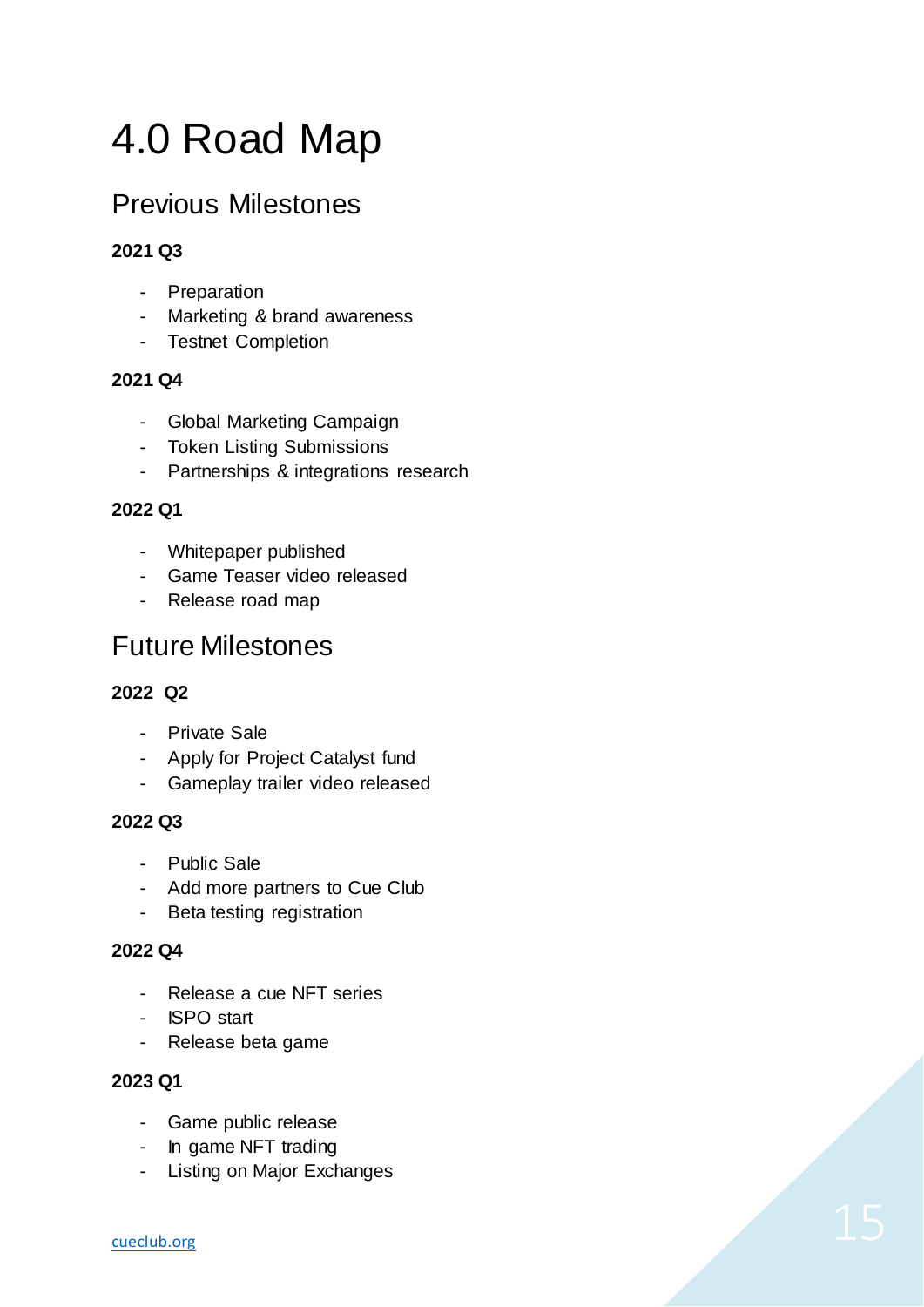#### **2023 Q2**

- Release governance app
- Release a Pool table NFT series
- Add more partners to Cue Club

#### **2023 Q3**

- Mobile platforms partnership research
- Release roadmap for p2e 2D mobile game annouced
- Mobile game whitepaper

#### 5.0 Team

Cue Club is originally started by 4 experienced members and later on expanded to a total of 6 members, adding two part-time employees with marketing roles. The Cue Club Team combines a passion for gaming, industry expertise & proven record in development, marketing & licensing.

- **Florian Egger** Founder & Game developer Experienced Game Developer with a demonstrated history of working in the gaming industry. Skilled in Unity , Unreal, C#, Visual Studio, Algorithms, and Object-Oriented Programming (OOP). Strong engineering professional graduated from Information Technology Institute (ITI).
- **Lauren Parker** Graphic Designer &NFT artist As a Team Lead of Design, Lauren has worked with funded startups, entrepreneurs, small businesses to large organizations, agencies, and manufacturers.
- **Erwin Helmut** Cardano Developer Experienced Developer with a demonstrated history in blockchain industry. Skilled in functional programming in Haskell, OCaml, and Plutus smart contract development - Implementation of cryptographic protocols in C - Fullstack web development with JavaScript, TypeScript and Node.js (React + Angular PWA w/ SSR)
- **Samuel Buerki** Game developer Experienced Associate Software Engineer with a demonstrated history of working in the computer software industry.
- *Peter Neugebauer* Marketing manager Dynamic and multifaceted technology enthusiast, investor, and consultant with a passion for delivering impactful solutions that drives engagement